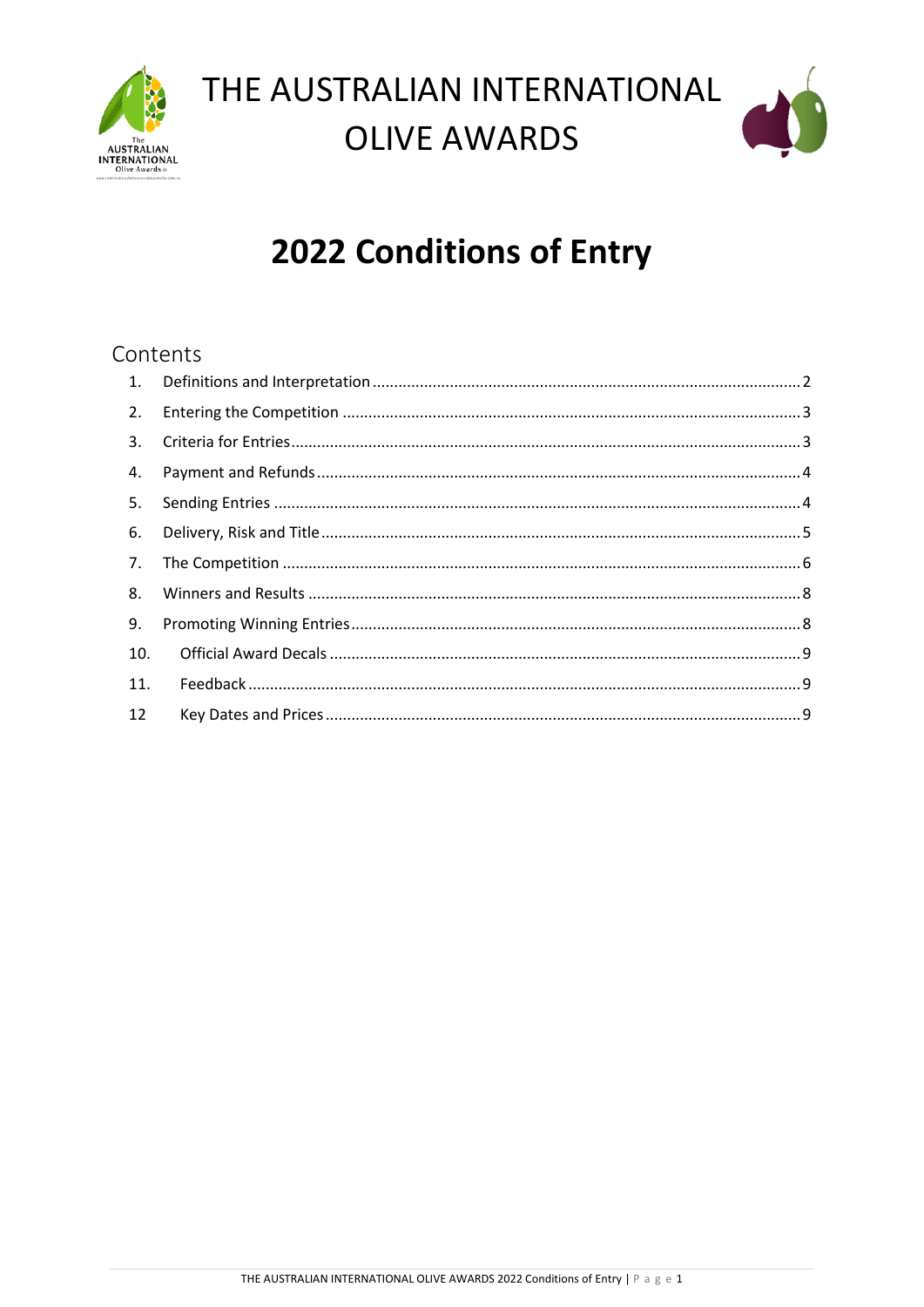## <span id="page-1-0"></span>**1. Definitions and Interpretation**

In these Rules unless the context otherwise permits, the following words shall have the following meaning:

"Australian International Olive Awards logo" means the AIOA logo design that affixes to packaging (glass, cardboard, tin etc) for marketing and promotional purposes;

"Classes" means the various categories that an Entrant can enter in each Competition. Extra Virgin Olive Oil: Delicate, Medium, Robust, Open and Varietals; Flavoured Olive Oil: Agrumato/Infused and/or Table Olive: Varietals and Styles;

"Closing Date" means the final date that Entries will be accepted for the Competition;

"Company" means Australian Olive Association Ltd (AOA);

"Competition" means the annual Australian International Olive Awards (AIOA) held by the Australian Olive Association Ltd;

"Decal" means the printed round sticker with a gold, silver or bronze medal design that affixes to packaging (glass, cardboard, tin etc) for marketing and promotional purposes.

"Entrant" means the producer, marketer, or distributor who submits an Entry;

"Entry Fee" means the Fee for submitting an Entry for the Competition, as set out in 'Key dates and Prices';

"Entry Form" means the Entry Form for the Competition that can be completed online or downloaded from the Competition Website, filled out manually and sent with Entries;

"Entry" means the extra virgin olive oil(s) and/or table olives and/or flavoured oil(s) entered into the Competition by Entrant;

"Extra Virgin Olive Oil" (EVOO) means an olive oil that meets chemical and organoleptic parameters for Extra Virgin Olive Oil as set out in the Australian Standards [AS5264-2011];

"Flavoured oil" means an oil flavoured by infusion with a flavouring agent or co-processed, where the flavouring ingredients (for example citrus, chilli, herb) are co-milled and malaxed with the olives.

"Medal" means a Gold, Silver and/or Bronze award;

"Table Olive" means any prepared fruits of varieties of the cultivated olive tree (Olea europaea L.) and treated to remove its bitterness and preserved by natural fermentation, and/or by heat treatment, and/or by other means so as to prevent spoilage and to ensure product stability<sup>[1](#page-1-1)</sup>. It must also meet The Voluntary Industry Standard for Table Olives in Australia (RIRDC 2012 / Updated January 2020;

"Website" means [https://internationaloliveawardsaustralia.com.au.](https://internationaloliveawardsaustralia.com.au/)





<span id="page-1-1"></span><sup>1</sup> CODEX STANDARD FOR TABLE OLIVES (CODEX STAN 66-1981)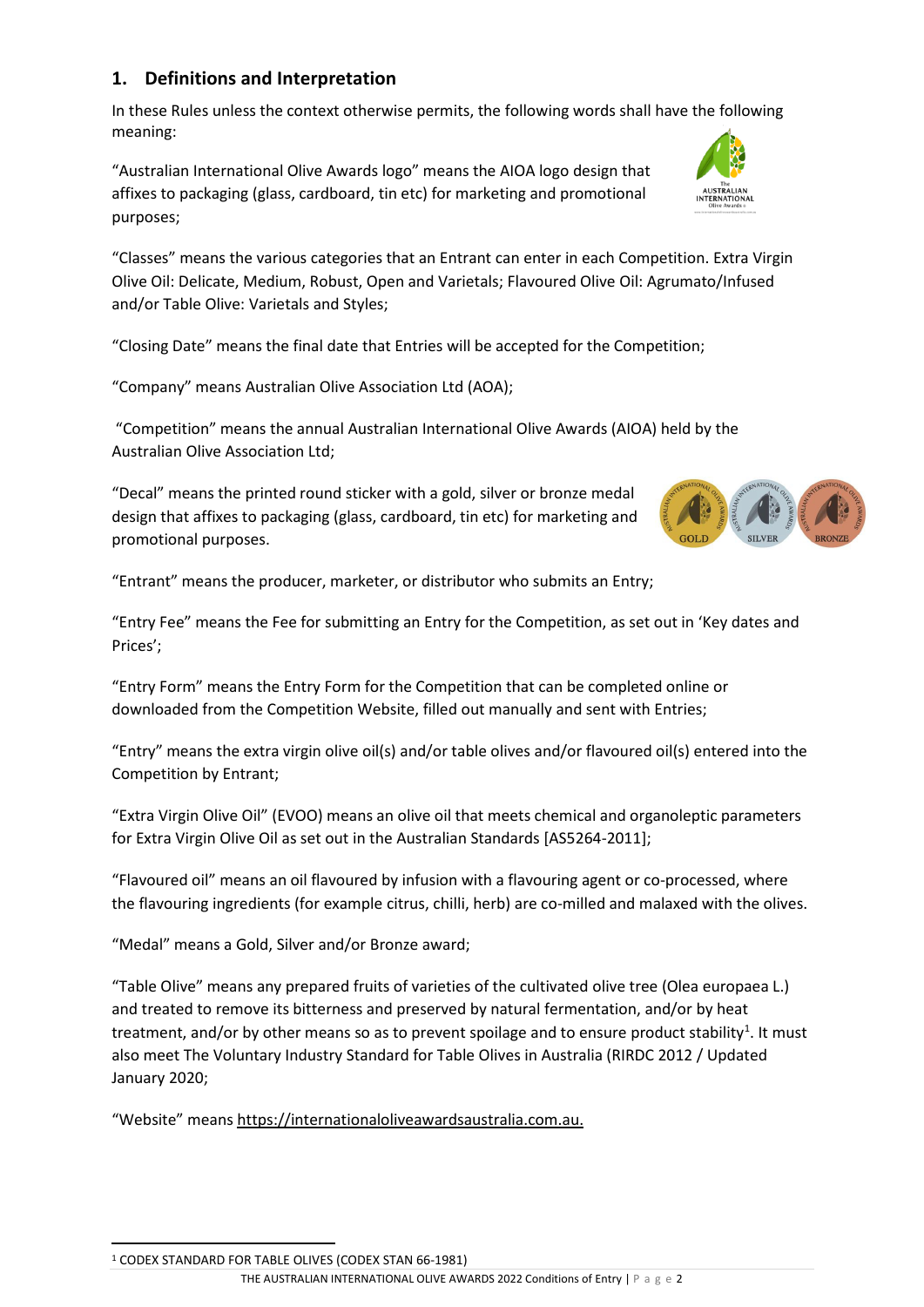## <span id="page-2-0"></span>**2. Entering the Competition**

- 2.1. Entrants can enter the Competition by submitting either an online Entry Form or a downloadable paper Entry Form on the Competition Website, paying the Entry Fee and delivering the Entry in accordance with Clause 6 (Delivery, Risk and Title). Entries that do not arrive by the Closing Date cannot be refunded or credited.
- 2.2. Each Entrant is responsible for submitting their complete Entries. Entries submitted by paper Entry Form, manually filled out and sent with Entries are subject to a handling fee of \$20.
- 2.3. The Entry Form must be completed online by creating an account or logging in to an existing account on the Competition Website. The Australian International Olive Awards accepts no responsibility for Entry Forms unsuccessfully submitted.
- 2.4. An Entrant may enter any number of Entries in any one class and receive more than one award in that class.
- 2.5. Unless otherwise agreed in writing, oil analysis results for Class 1 6 are required at the time of Entry.
- 2.6. By submitting an Entry to the Competition, the Entrant agrees to be bound by these Rules.

## <span id="page-2-1"></span>**3. Criteria for Entries**

- 3.1. For each extra virgin or flavoured olive oil Entry submitted, a minimum of 2 litres of oil is required. This can be four (4) samples of 500ml /750ml or eight (8) 250ml samples or two (2) samples of 1 litre. This can be in bottles, casks and/or tins.
- 3.2. For each table olive Entry submitted, a minimum of 1.5 kg of olives, packaged in a minimum of three separate containers must be provided. All Entries should be commercially packaged and labelled and arrive in food grade packaging including glass jars with sealed lids, plastic screwcap containers or be vacuum packed to prevent damage to the olives, container breakage, spoilage and spillage. The AOA will conduct full Table Olive chemical testing aligned with the AOA's OliveCare® Code of Practice parameters in accordance with The Voluntary Industry Standard for Table Olives in Australia (RIRDC 2012 / Updated January 2020).
- 3.3. Chemical analysis test results from an accredited laboratory are required for Entries in Classes 1, 2, 3, 4, 5 and 6 and they must accompany the samples submitted. The four (4) tests required for this Competition are Free Fatty Acid (**FFA**), Peroxide Value (**PV**), Ultra Violet (**UV**) and Polyphenols/Biophenols (**PPH)**. The Australian International Olive Awards will accept Near Infrared Spectrophotometry (NIR) test results. Any Entries that fail the chemical analysis will be withdrawn from judging without refund.
- 3.4. All Entries in Classes 1-6 are expected to meet the following chemical parameters for Extra Virgin Olive Oil (as set out in the Australian Standards [AS5264-2011]), in particular:
	- Free Fatty Acid (FFA): ≤ **0.8%**
	- Peroxide Value (PV):  $\leq$  **20 meg** 0<sub>2</sub>/kg oil.
	- Absorbency in Ultra Violet: (UV) K232 **<2.50,** K270 **<0.22,** ∆K </0.01/
- 3.5. If required the Australian International Olive Awards may resubmit an Entry to a NATA accredited lab for confirmation of chemical analysis (FFA, PV and UV) at their cost. Entries assessed as faulty may be withdrawn at the Australian International Olive Awards discretion. The head judge will contact the entrant to discuss such concerns.
- 3.6. All Entries (excluding Class 4) must be **commercially packaged and labelled** and intended to be available for sale at the time of Entry. They must be labelled in accordance with Food Standards Australia New Zealand (FSANZ), FDA labelling regulations and/or EU legislation in force from time to time, including the name of the food; lot identification; name and address of the producer/supplier; a statement of ingredients (including allergens); date marking information; storage conditions and directions for use; nominal volume/weight; the Country of Origin; and nutrition information (panel). The Australian International Olive Awards reserves the right to reallocate or exclude Entries from judging that fail to meet this requirement without notice.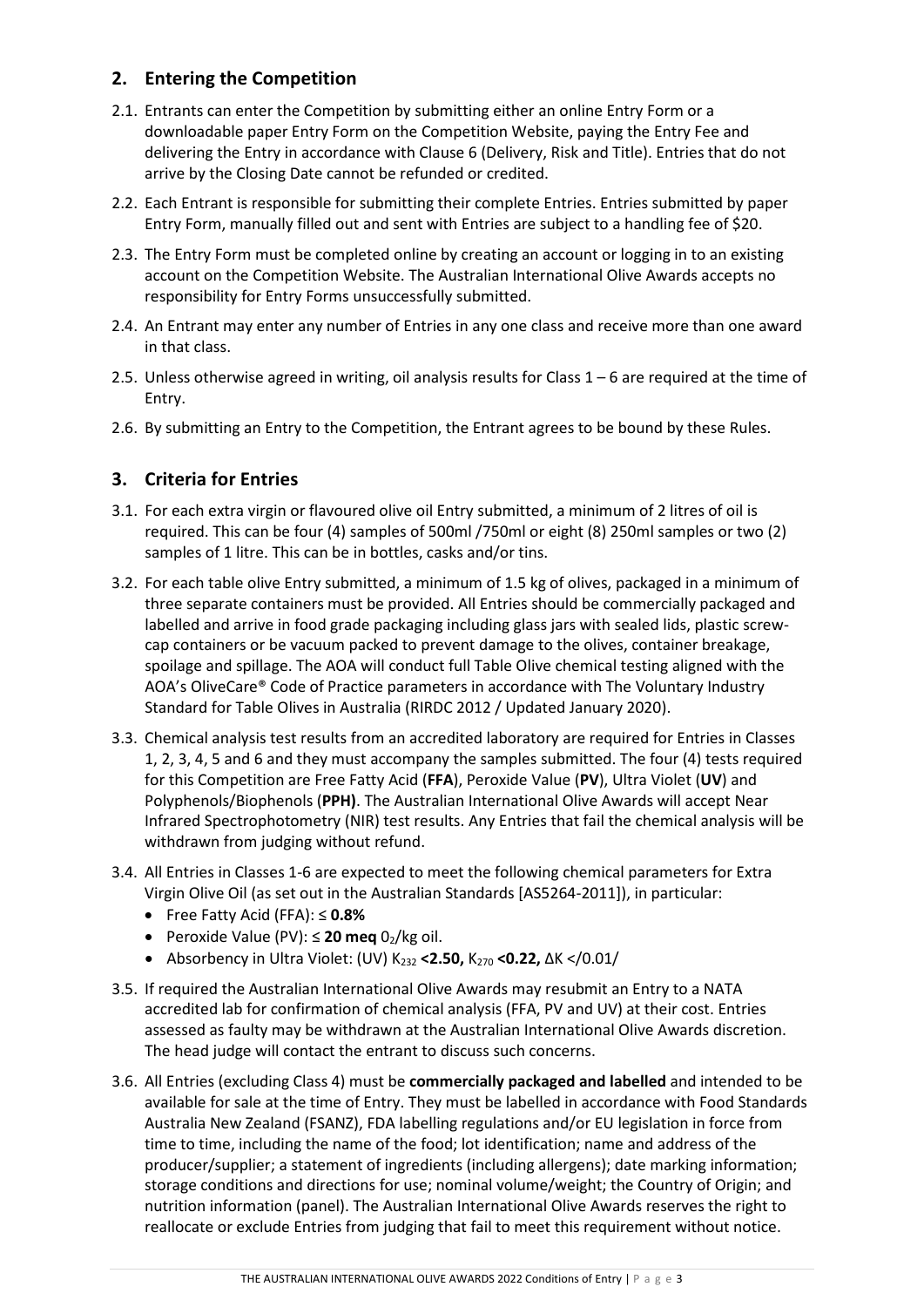- 3.7. Entries into Class 5 are permitted to also be entered into Classes 1-4 providing the Entries adhere to each Class Entry requirement, a separate Entry is made for each Entry and the required Entry Fee is paid.
- 3.8. The Entrant agrees to accede to any reasonable request by the Competition committee to prove that any Entry submitted by them is commercially available in the volume specified on the Entry Form.
- 3.9. Australian International Olive Awards reserve the right to refuse any Entry or reclassify Entries.
- 3.10. Entries must be 100% sourced from the declared Country of Origin  $^2$  $^2$ . All **Product of** Entries sold in Australia must comply with the new Country of Origin Labelling (CoOL) scheme. They must carry the Country of Origin Australia Labelling (CoOL) logo on their label indicating the Australian content of the product. For more information on the Country of Origin Labelling (CoOL) guidelines visit: [https://www.industry.gov.au/industry/IndustrySectors/FoodManufacturingIndustry/Pages/Co](https://www.industry.gov.au/industry/IndustrySectors/FoodManufacturingIndustry/Pages/Country-of-Origin-Labelling.aspx/) [untry-of-Origin-Labelling.aspx/](https://www.industry.gov.au/industry/IndustrySectors/FoodManufacturingIndustry/Pages/Country-of-Origin-Labelling.aspx/)
- 3.11. If the front and back labels for the Entry are not available at the time of Entry, temporary labels must be applied to the final container bearing the following information: name of the food; lot identification; name and address of the producer/supplier; a statement of ingredients (including allergens); date marking information; storage conditions and directions for use; nominal volume/weight; the Country of Origin; and nutrition information (panel).

### <span id="page-3-0"></span>**4. Payment and Refunds**

- 4.1. The Entry Fee may be paid online by credit or debit card at the time of submitting the Entry Form via the Competition Website.
- 4.2. The Entry Fee may also be paid by bank transfer in accordance with the Australian Olive Association Ltd.'s payment instructions for invoiced paper Entries.
- 4.3. The deadline for full payment of the Entry Fee is August 26<sup>th</sup> 2022. An Entry will not be included in the Competition where the full Entry Fee has not been received by the Australian Olive Association by this date.
- 4.4. A 100% refund of an Entry Fee will be given if the Entry is withdrawn in writing 30 days or more prior to the Entry Closing Date.
- 4.5. A 50% refund of an Entry Fee will be given if the Entry is withdrawn in writing between 15 and 29 days prior to the Entry Closing Date.
- 4.6. No Entry Fee refund or credit will be given if the Entry is withdrawn within 14 days of the Entry Closing Date.
- 4.7. No refund or credit of an Entry Fee will be given after the Closing Date of the Competition.
- 4.8. No refund or credit of an Entry Fee will be given in such circumstances when an Entry is disqualified, cancelled, withdrawn, lost or damaged or does not arrive in time.

### <span id="page-3-1"></span>**5. Sending Entries**

5.1. The Australian International Olive Awards accepts no responsibility for samples sent to any other address than the one below.

#### **Entries sent by Australia Post and COURIER deliveries are to be addressed to:**

AIOA Head Steward C/o 8 Alexander Avenue, Cumberland Park SA 5067 AUSTRALIA Mobile: +61 419 031 527

<span id="page-3-2"></span><sup>&</sup>lt;sup>2</sup> With the exception of infused flavoured olive oil which may include up to 1% of an imported flavour essence.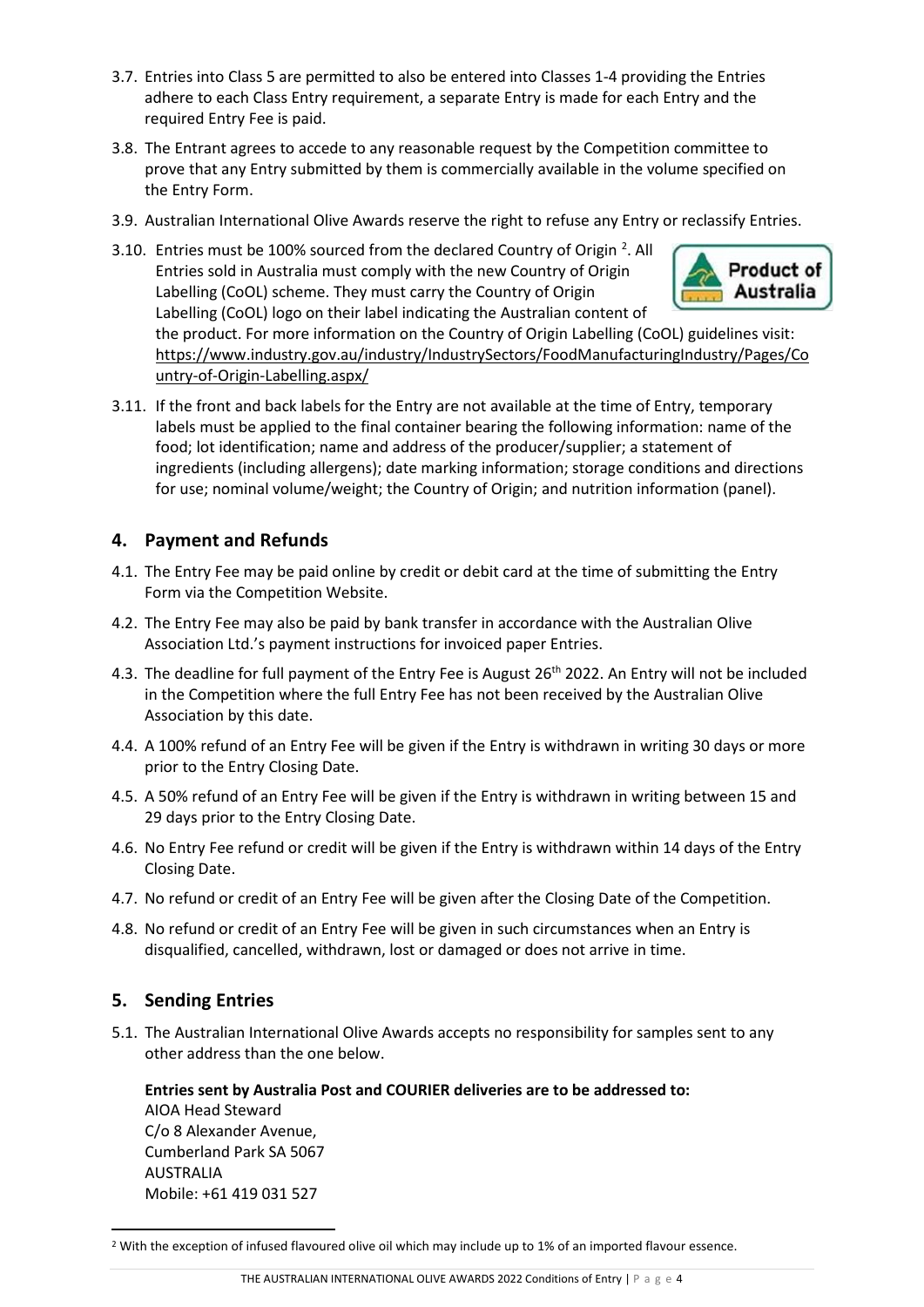- 5.2. When sending Entries by post, the responsibility is on the Entrant to ensure adequate delivery time. Entries received without payment, or payment advice will not be accepted. Deliveries will not be accepted after the closing dates unless pre-arranged with the head steward.
- 5.3. If Entry payment is not received by August 26<sup>th</sup>, your Entry will not be including in the judging process and Entry Fees will not be refunded.
- 5.4. The Entrant's chosen 4-digit Exhibit ID Code detailed on the Entry Form must be clearly displayed on the rear of the packaging.
- 5.5. All Entries must be accompanied by a copy of the online Entry receipt or hard copy Entry Form, oil analysis (classes 1 - 6) and payment receipt.
- 5.6. It is recommended that all Entries be tracked to make sure it reaches the intended address on time.
- 5.7. For more specific details on packing and sending 2022 entries visit: [https://internationaloliveawardsaustralia.com.au/2022-how-to-pack-your-aioa-entry-samples/.](https://internationaloliveawardsaustralia.com.au/2021-how-to-pack-your-aioa-entry-samples/)

#### <span id="page-4-0"></span>**6. Delivery, Risk and Title**

- 6.1. It is the Entrant's responsibility to ensure that the Entries are delivered to the Australian International Olive Awards in accordance with the deadlines detailed on the Website.
- 6.2. It is the Entrant's responsibility to ensure that Entries arrive in good condition. It is recommended to adequately pack and wrap each bottle/jar/tin individually with bubble wrap or other suitable shock absorbent material to minimize damage.
- 6.3. Entrants are to post or courier their Entry/s directly to the Australian International Olive Awards depot in Adelaide.
- 6.4. An Entrant can hand deliver the Entries directly to the Australian International Olive Awards depot in Adelaide. A minimum of 24 hours' notice (via phone or email) is required for any personal deliveries by the Entrant.
- 6.5. Unless otherwise agreed in writing, Entries that arrive after the Closing Date at the Australian International Olive Awards depot in Adelaide, will not be accepted.
- 6.6. International Entries For posting Entries into Australia
	- $\triangleright$  Do not pack Entries in wood or cardboard boxes that have been used to hold fruit, vegetables or meat/smallgoods – this packaging is a biosecurity risk.
	- $\triangleright$  Do not pack with straw or dried plant material; use newspaper, bubble wrap or foam to wrap fragile goods.
	- $\triangleright$  Make sure the declaration label is completed clearly and correctly, itemising everything inside the package, including any packaging materials.
	- Clearly label the contents "Olive Oil" and/or "Table Olives". "Sample", "No Commercial Value. Not for sale. Mark them "Food sample for exhibition/competition".
	- $\triangleright$  Entrants will be charged for all customs charges on their international shipping documents should the documents/sample package not be properly prepared.
	- $\triangleright$  DHL and FEDEX are recommended international couriers.
- 6.7. International Entries must be Delivered Duty Paid (DDP). Instructions to complete the import declaration should be given to Entrant's forwarder/courier company by the Entrant. Entrants must choose 'shipper accept all charges' on the documentation provided by Entrant's courier company. Entrants are responsible for any fees related to the import declaration.
- 6.8. Entrants will receive an email confirmation when all Entries from the Entrant have been received by the Competition convenor.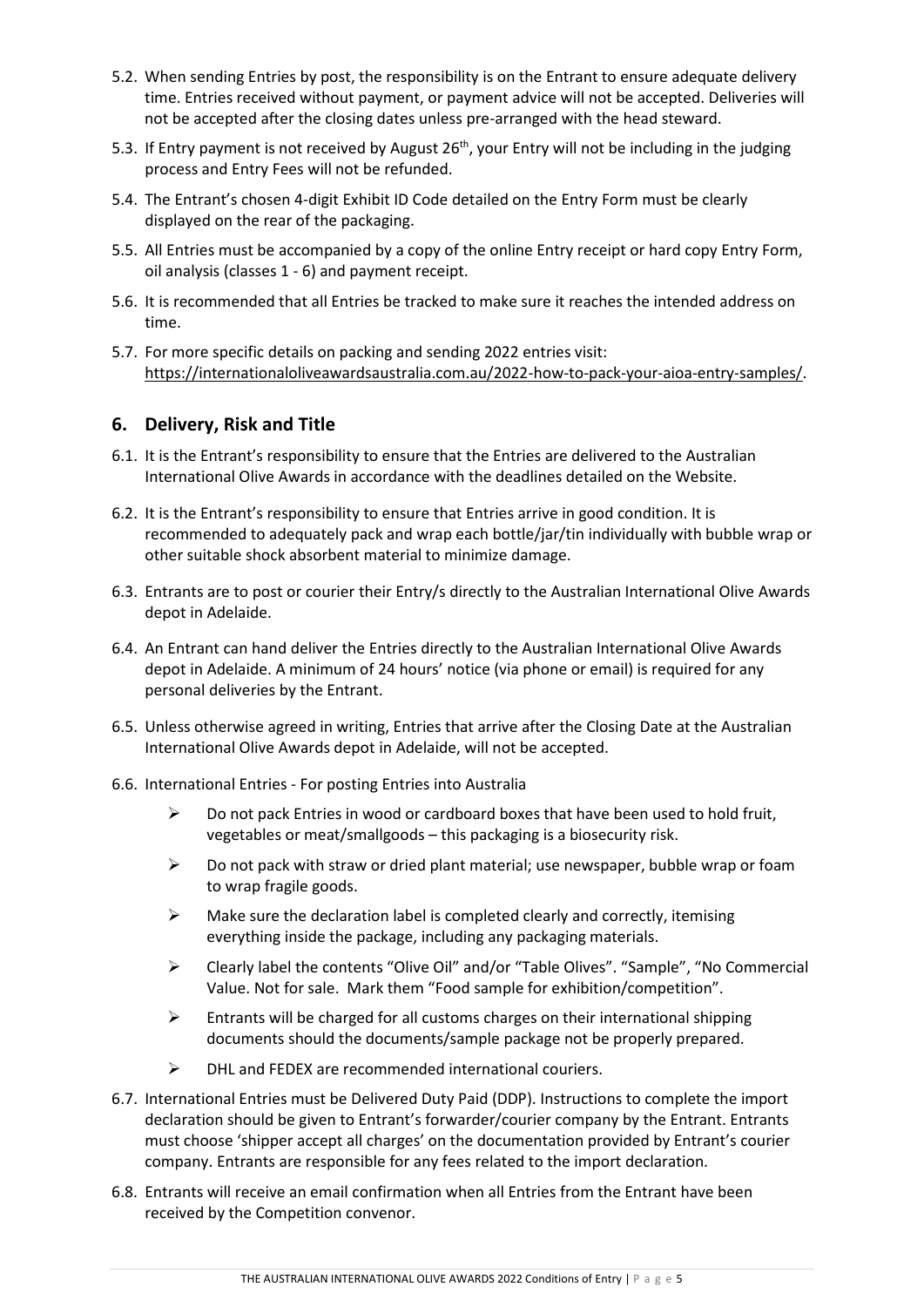- 6.9. If an Entry is compromised (bottle/s broken) during transit then Entrants will be notified at the Steward's earliest convenience and asked to re-send Entries (if time allows).
- 6.10. Australian International Olive Awards will notify the Entrant in case of discrepancies between the Entry delivered and the Entry in Entrant's online Entry Form.
- 6.11. Australian International Olive Awards will notify the Entrant in case of discrepancies between the volume required for each Entry received and the volume delivered to the AOA Depot.
- 6.12. The Australian International Olive Awards will not be liable for any loss or damage to the Entries whatsoever whilst the Entries are in the possession of Entrant, the shipping agent, or at any stage during the delivery process.
- 6.13. Title (i.e. ownership) of the Entries will pass to Australian International Olive Awards upon receipt of the Entry to the Australian International Olive Awards Depot.
- 6.14. Upon completion of the Competition, all Entries become and remain the property of the Australian International Olive Awards to be used for promotion, training, workshops, benchmarking and testing.
- 6.15. Any personal information, including Entrant's name, address (including postcode), email address and any other information submitted by Entrant on the Entry Form, will be used by Australian International Olive Awards in accordance with its privacy policy available at <https://australianolives.com.au/privacy-policy/>.
- 6.16. In the event that for reasons beyond the reasonable control of Australian International Olive Awards, it is necessary or advisable for the Competition to be cancelled, Australian International Olive Awards cannot accept any liability whatsoever for any direct or indirect loss of profit, damage or expense of any kind incurred as the result of such a cancellation.

### <span id="page-5-0"></span>**7. The Competition**

- 7.1. The Entries will be judged by blind tasting by a panel of judges.
- 7.2. The judges' decisions will be final and will not be open to challenge.
- 7.3. Entrants will not have any involvement in the appointment of the judges.
- 7.4. Medals are awarded based on the final agreed score. More than one medal of each type (except major trophies) can be awarded within each class.
- 7.5. All Gold medal winning Entries will be retasted to identify 'Best of Class' and 'Best in Show' awards.
- 7.6. Entries qualifying for major awards will be assessed by a minimum of eight judges. The Entry with the highest scores in each category will be awarded the major awards. The organising committee reserves the right to not allocate major awards if overall quality of the class is not sufficiently high.
- 7.7. The BEST OF SHOW award for each competition is divided into two categories. These are differentiated by the total harvest volume of oil and/or table olives for 2022.
	- BEST EVOO OF SHOW COMMERCIAL VOLUME. Awarded to the highest scoring oil of the day from a producer whose total commercial extra virgin olive oil production exceeds 5000 litres.
	- BEST EVOO OF SHOW BOUTIQUE VOLUME. Awarded to the highest scoring oil of the day from a producer whose total commercial extra virgin olive oil production is 5000 litres or less.
	- BEST FLAVOURED OIL OF SHOW COMMERCIAL VOLUME. Awarded to the highest scoring flavoured oil of the day from a producer whose total commercial flavoured oil production exceeds 2000 litres.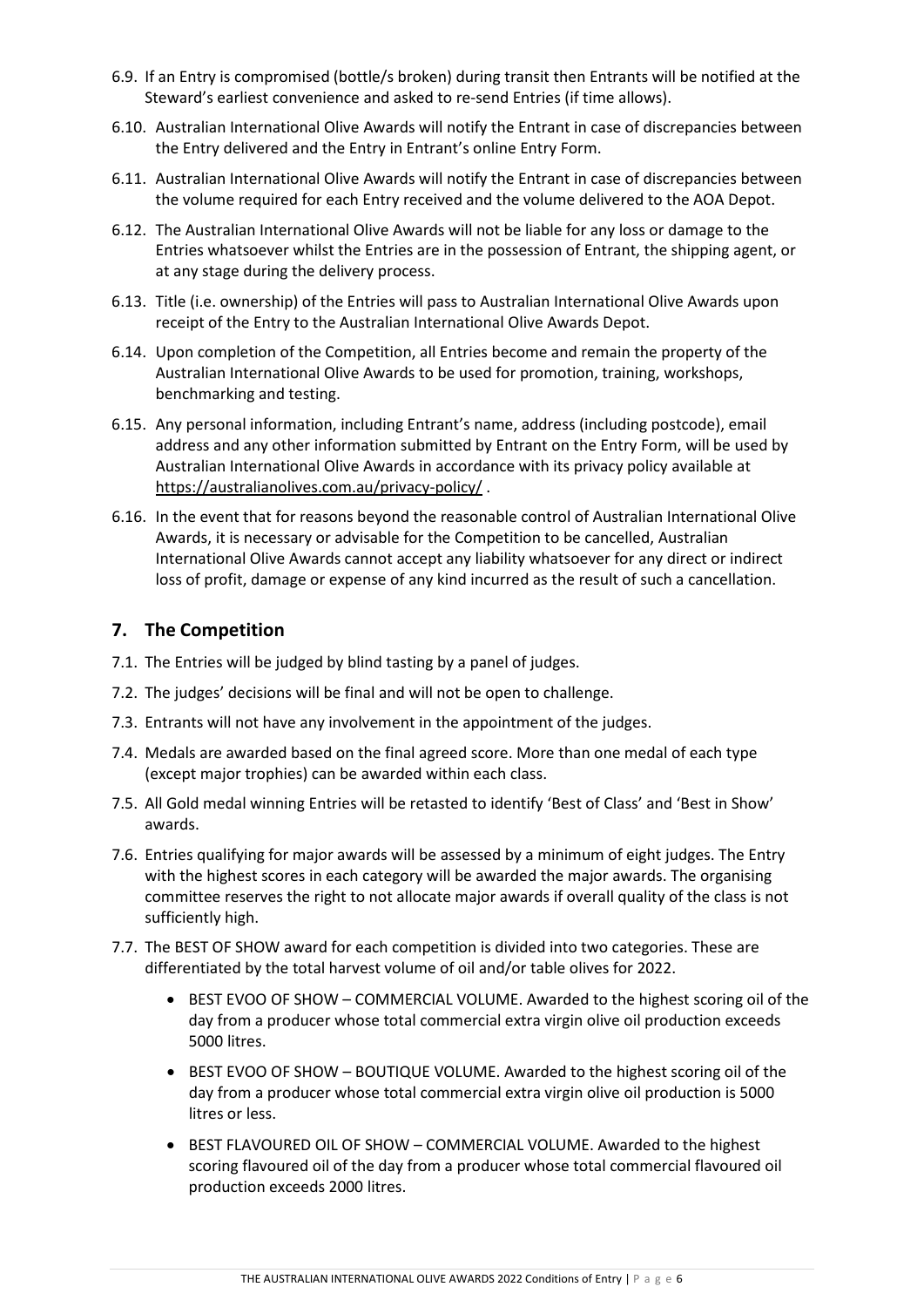- BEST FLAVOURED OIL OF SHOW BOUTIQUE VOLUME. Awarded to the highest scoring flavoured oil of the day from a producer whose total commercial flavoured oil production is 2000 litres or less.
- BEST TABLE OLIVE OF SHOW COMMERCIAL VOLUME. Awarded to the highest scoring table olive of the day from a producer whose total commercial table olive production exceeds 2000 kilograms.
- BEST TABLE OLIVE OF SHOW BOUTIQUE VOLUME. Awarded to the highest scoring table olive of the day from a producer whose total commercial table olive production is 2000 kilograms or less.
- 7.8. To win a major award for Extra Virgin, Flavoured Oils and Table Olives, the Entry must have scored 80 or more points.
- 7.9. The Phenolic Content Champion Award is presented to the gold medal oil with the highest polyphenol/biophenol level.
- 7.10. All entries will be judged out of a maximum of 100 points.
- 7.11. Extra Virgin and Flavoured Oils medal scoring range: Gold Award (86-100 points), Silver Award (76–85 points) and Bronze Award (65–75 points).
- 7.12. Table olives medal scoring range: Gold Award (86 100 points), Silver Award (76 85 points) and Bronze Award (65 -75 points).
- 7.13. All Entrants must abide by the Australian International Olive Awards Conditions of Entry. The committee reserves the right to accept or reject any Entry, to verify the origin, verify volume of Entry, check commercial availability and to change an Entry to a more appropriate class.
- 7.14. All entries scoring less than 60 points will be withdrawn from the competition and reassessed by the expert review panel. This panel will agree on the final score and comment.

#### **7.15. JUDGING PRINCIPLES**

- 1. **INDEPENDENCE**: The Chief Steward will always be independent of the competition and its Entries. Stewarding is conducted under the auspices of an independent Head Judge/Chairperson who is not an Entrant.
- 2. **FAIRNESS**: All Entries are tasted blind from blue tasting cups marked with an Entry code that ensures the identity of every Entry is not known.

Judges, who may also be Entrants, are NEVER able to judge their own Entry, nor influence another judge who has been given the task of doing so. All judges and stewards must complete a signed Conflict of Interest and Full Disclosure Policy before they can be involved in the competition.

- 3. **CONFIDENTIALITY**: The ONLY individuals that know the identity of Entries (until the results are released) are the Chief Steward and stewarding team. All stewards must complete a signed Confidentiality Agreement before they can officiate in the competition.
- 4. **ACCOUNTABILITY**: Judges are briefed by the Head Judge before the commencement of judging and reminded of their responsibilities. The Head Judge will nominate a panel leader with international experience for each panel. Each panel will consist of at least three highly experienced judges. Any judge found not adhering to these requirements will be relieved of their judging duties immediately.
- 5. **TEAM WORK:** Initially the Entries are independently assessed by each judge. The judges then discuss the oil and their score. In consultation with the panel leader, an agreed final score and comment is reached. If agreement cannot be reached, the panel leader will seek the opinion of the Head Judge, who following tasting and consultation with all the judges will allocate a final score.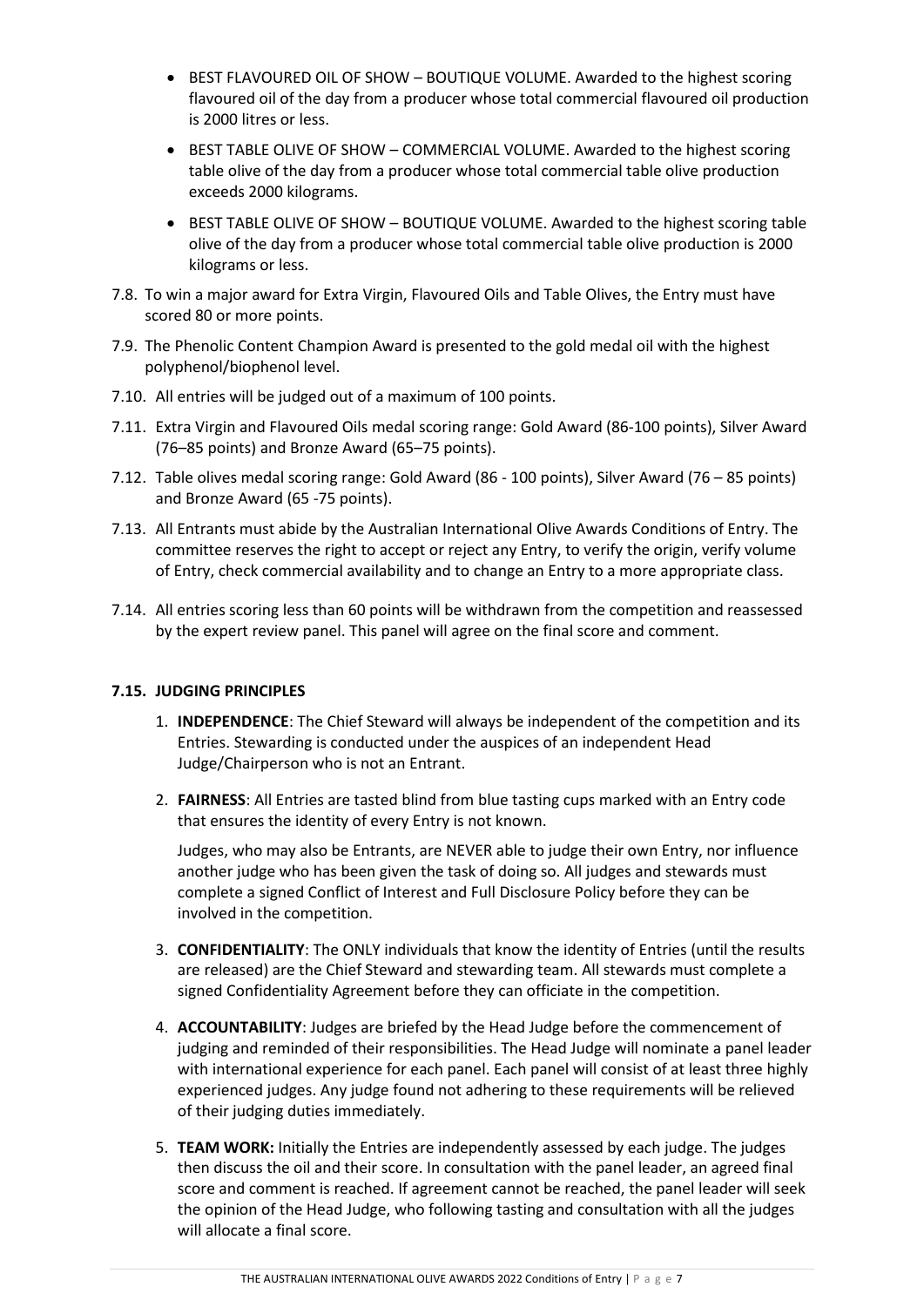## <span id="page-7-0"></span>**8. Winners and Results**

- 8.1. All Entrants will be emailed their personal results within two weeks of judging completion. The email will have competition results including any medals won, scores and notification of any major award achievements. This email will be personal notifications of awards only; other producers will not be informed of other winners and no official announcement of the winners will occur until the Awards Presentation Dinner. The email will include a link to online Decal ordering.
- 8.2. Medal certificates will be posted to the Entrant's nominated postal address on the Entry Form within 2 weeks of results being emailed.
- 8.3. All the winning major award-winning entries will be published on the Website on the 15<sup>th</sup> October 2022.
- 8.4. Major awards, medals and sashes will be posted to the Entrant's nominated postal address on the Entry Form.
- 8.5. All winning Entries will be published according to the Australian International Olive Awards format which is Medal, Company Name, Commercial Brand Name, Score, Class and Judge Comments.
- 8.6. Entrants understand and agree to the publication of all competition results in the results booklet, and public tasting of their Entries. Please note that the identity of medal and awardwinning Entries will be published. Non-medal Entries will not be published.
- 8.7. Winning Entrants agree that they will support any publicity by the Australian International Olive Awards.
- 8.8. Entrants agree that Australian International Olive Awards may photograph, video and reproduce photographs of Entrants and/or winning Entries.

### <span id="page-7-1"></span>**9. Promoting Winning Entries**

- 9.1. By entering this Competition Entrants agree to abide by the Australian International Olive Awards Logo and Medal Decal Guidelines and any instructions provided by Australian International Olive Awards from time to time, when using Australian International Olive Awards name, logos and medal Decals. The guidelines can be located at the AIOA website; [https://internationaloliveawardsaustralia.com.au.](https://internationaloliveawardsaustralia.com.au/)
- 9.2. Recipients of awards agree that all packaging, advertising and/or promotion arising from the award will include the following details: the year of the award and nature of the award. No changes can be made to the name and details of the winning Entry after close of the Competition.
- 9.3. By entering this Competition, Medal recipients agree that only the specific Entry that received the award can have any reference to that award on its packaging.
- 9.4. By entering this Competition, medal recipients agree that printed medal decals stickers may only be affixed to the packaging and digital decals may only be displayed against:
	- 9.4.1. The exact oil and/or table olive product that received the award and
	- 9.4.2. The exact oil and/or table olive product from the same vintage/harvest year the award was granted.
- 9.5. The Australian International Olive Awards logo (including the medals) are the property of The Australian Olive Association Ltd and any use of such property by winning Entrants is under licence. Any unauthorised use, reproduction or alteration is strictly prohibited.
- 9.6. The Australian International Olive Awards logo may not be used on their printed and digital marketing material to publicise their winning Entries without prior written authorisation from Australian International Olive Awards.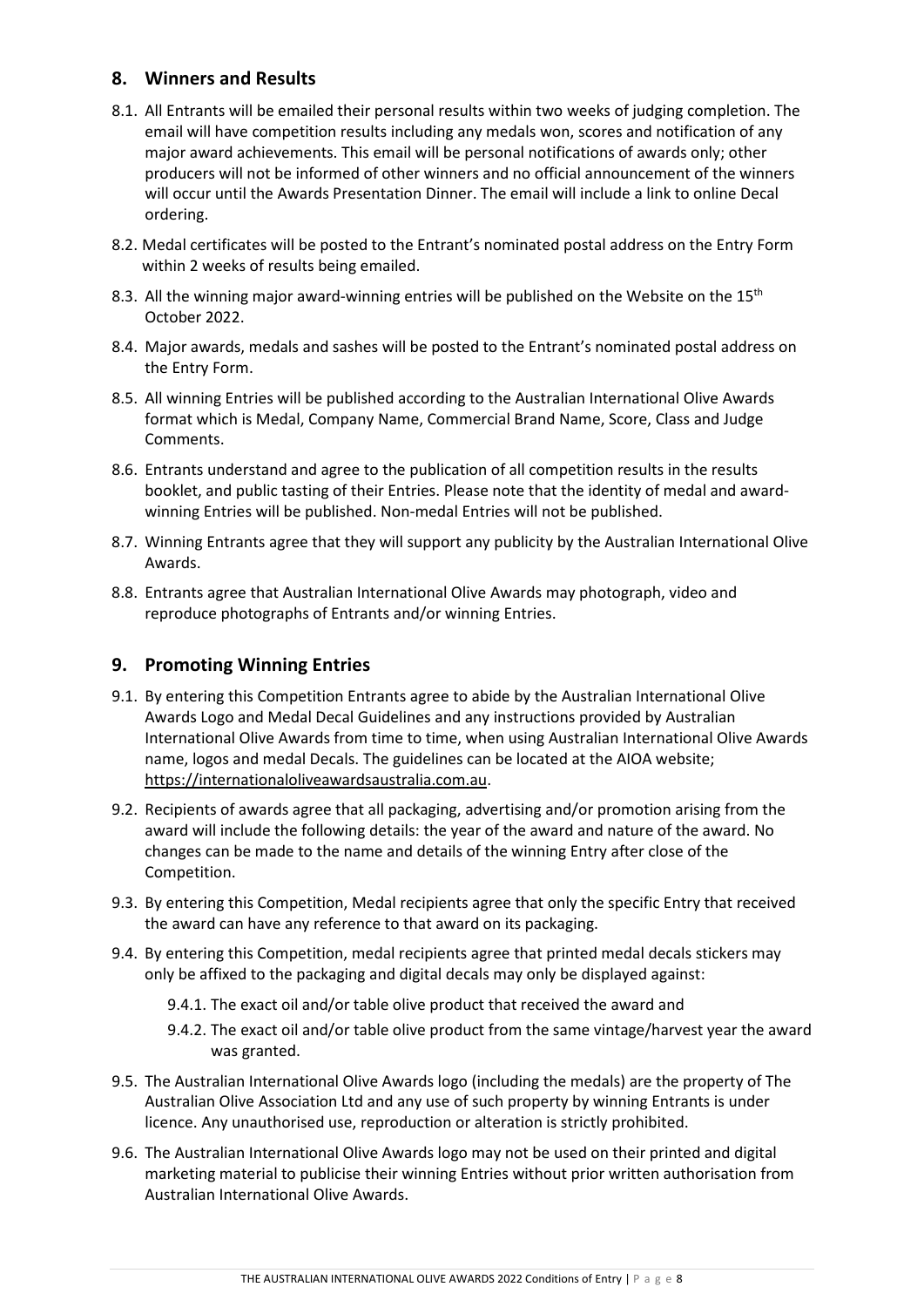- 9.7. Only official Competition medal Decal designs can be used to promote an Australian International Olive Awards medal win. Any variation to the digital artwork must be submitted in writing to the Australian Olive Association Ltd for authorisation.
- 9.8. Awards are not transferrable across brands if the award-winning Entry is sold, either in bulk or packaged, to another company. Under no circumstances can medal Decals be applied to any other product.
- 9.9. Entrants agree that they will only use the Australian International Olive Award name and medal Decals to promote specific winning Entries and not to promote their whole range. Only the winning Entries may be promoted as winners of the Competition.
- 9.10. Australian International Olive Awards reserves the right to revoke the rights granted under these Conditions of Entry at any time upon 14 days' notice.
- 9.11. Entrants found in breach of any of the aforesaid conditions and Australian International Olive Awards Logo and Medal Decal Guidelines may result in their award being cancelled and the right to use the medal decal stickers and/or artwork will be withdrawn. Future participation in the AIOA Competition may also be prohibited.

#### <span id="page-8-0"></span>**10. Official Award Decals**

- 10.1. Winning Entrants may purchase medal Decals to promote their winning Entries. Medal Decals may only be purchased and used by winning Entrants.
- 10.1. 2022 Medal Decals and digital medal artwork will be available to order, download and pay for online. Details of online ordering and postage will be emailed to Entrants with their results.
- 10.2. Medal Decals are available in rolls of 500 stickers; the minimum order is 1 roll.
- 10.3. Prices are dependent on the total number of Decals ordered, but as an estimate, prices will likely be around \$25.00 per roll, plus postage (regular or express post options will be offered).
- 10.4. The ordering cut-off date for printed Decals is November  $30<sup>th</sup>$  2022. Extra printing charges may apply for decals ordered after this date where more decals are to be printed. Electronic copies of Decals will still be available after this cut-off date.

### <span id="page-8-1"></span>**11. Feedback**

- 11.1 Within a month of the Competition ending, all Entrants will receive confidential feedback via email detailing the judge's comments, total score and any medal awarded.
- 11.2 All Table Olive Entries will receive an accredited chemical testing report for their Entries.
- 11.3 Australian International Olive Awards may vary these Conditions of Entry at any time without notice to Entrants. Any revision of these Conditions of Entry will be placed on the Website without notice to Entrants.

### <span id="page-8-2"></span>**12 Key Dates and Prices**

#### 12.1 **DATES**

Entries Open: Wednesday 1st June 2022 Entries Close: Friday 26<sup>th</sup> August 2022 Results emailed by: Saturday 3rd October 2022 Major awards announced: 14<sup>th</sup> October 2022

#### 12.2 **ENTRY FEES AND MEMBERSHIP**

12.2.1 To receive the discounted Entry Fees all 2022/2023 AOA membership fees MUST be paid prior to or at the time of entering the Competition. No exceptions.